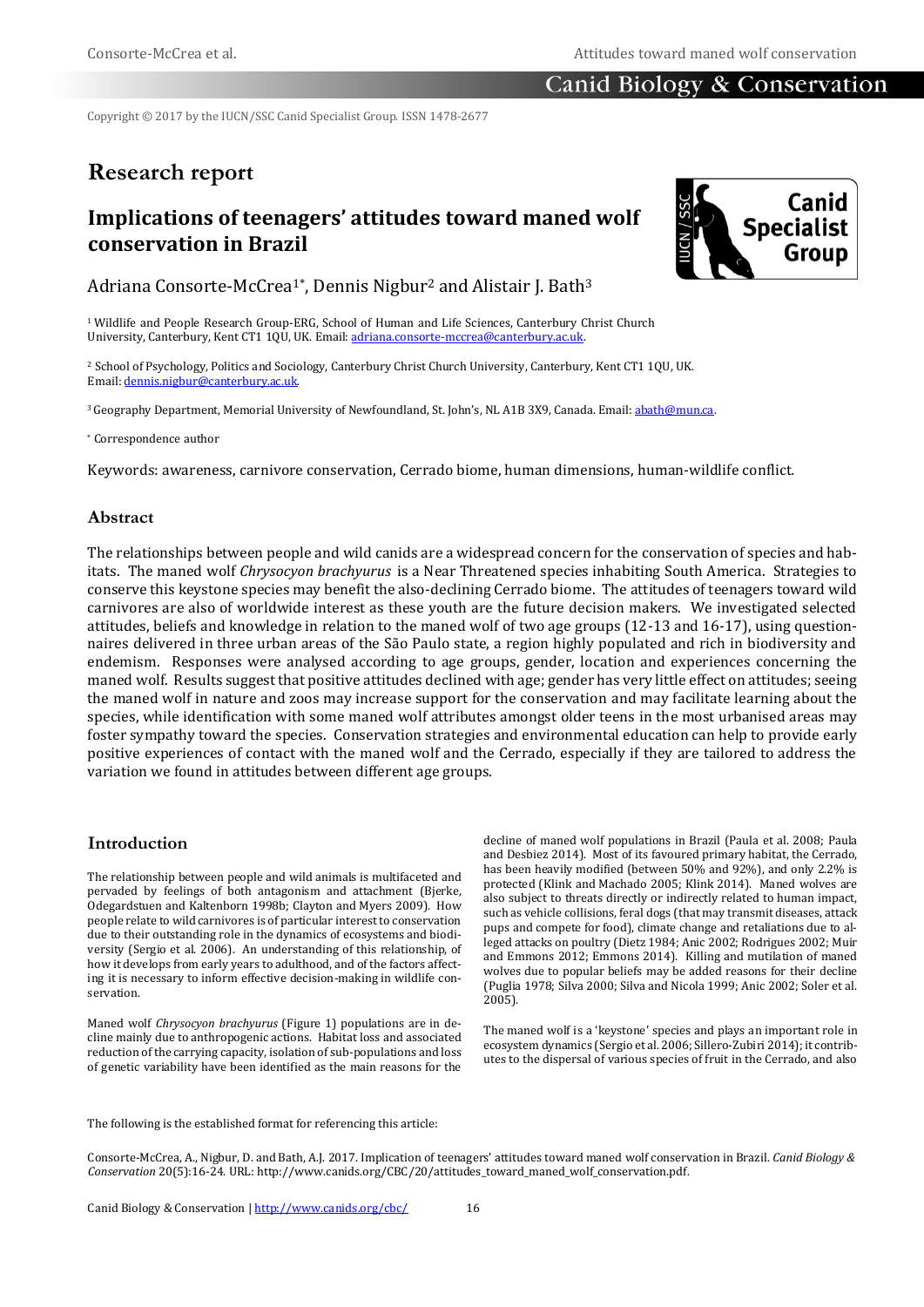feeds on insects and rats that are carriers of diseases such as hantavirus and leptospirosis (Dietz 1984; Motta-Junior 2000; Anic 2002). Although predation on hen houses has been mentioned as a source of conflict, evidence from research suggests otherwise, with poultry remains only found in 0.3-1.5% of analysed scat samples or not at all (see Motta-Junior, Queirolo and Bueno 2014 for a review of the feeding ecology of the maned wolf). On the other hand, the association with the grey wolf *Canis lupus* through its name, its large frame and stand out features, coupled with the rare but dramatic occurrence of attacks on chicken pens, may have helped to inspire negative attitudes and fear within minority groups (Mishra 1997, in Knight 2000; Hill 2004).



Figure 1. The maned wolf (©Edu Fortes).

São Paulo is the most populated state in Brazil, of high political and economic importance in the national context and arguably over the whole of the maned wolf's distribution. In São Paulo state the highest concentration of people meet some of the largest remaining areas of Brazil's biodiversity and endemism. The Cerrado savannah, a biodiversity "hotspot", is home to the most diverse savannah floras in the world (Klink and Machado 2005; Mittermeier et al. 2005). It also produces 50% of Brazil's soybean and beef, mostly for export. The remaining natural areas are highly fragmented and subject to anthropogenic pressures, such as the invasion of exotic animals and plants, hunting, and fire near urban areas (Rodrigues 2002; Klink 2014).

Research suggests that although the development of concern for wildlife conservation may be inherited, it is also shaped by learning, culture and experience, emerging at different ages as the child grows (Keliher 1997; Bjerke, Odegardstuen and Kaltenborn 1998a and b; Kellert 2002). Misconceptions and negative messages about wildlife can foster negative perceptions and limit people's interest in relation to wildlife (Velsor and Nilon 2006). The transition from pre-adolescence to adolescence is a crucial time for the formation of attitudes toward wildlife conservation. Citizens in development and future decisionmakers, teenagers are an important component in any community, at an age when their attitudes and values toward the environment and wildlife are being formed and consolidated (Bath and Farmer 2000; Velsor and Nilon 2006).

Studies suggest that variables such as gender, age, knowledge and regional differences and variables related to place of residence may affect the development of attitudes toward carnivores (Kellert et al. 1996; Bjerk, Ødegardstuen and Kaltenborn 1998a, b; Karlsson and Sjostrom 2007; Roskaft et al. 2007; Thornton and Quinn 2009; Torkar 2010; Bath 2014; Consorte-McCrea 2014). These variables are the focus of our present investigation.

Specifically, the present study aims to investigate the attitudes (a general feeling toward an object, Roskeach 1968) of two age groups (12-13 and 16-17) of students living in three urban areas within the maned wolf range in Brazil toward the species and its conservation, and how they are affected by variables such as age, gender, location of residence and experiences in relation to the species in question. Within an educational context, this study could be instrumental in directing decisions about curriculum for these age groups and in the planning of environmental educational strategies.

### **Methods**

A total of 808 questionnaires were completed in 2007 and 2008, focused upon attitudes toward the maned wolf and its conservation in the southeast of Brazil (for the full study see Consorte-McCrea 2011). Questionnaires aimed to identify selected attitudes, beliefs and knowledge of locals in relation to the maned wolf in urban and rural areas of three locations in São Paulo state. From this sample, data from student respondents aged 12-13 (n=140) and 16-17 (n=124) residing in urban areas, who were able to identify the maned wolf by looking at a photo, were selected for further investigation (see Table 1. below).

Table 1. Target groups by research location

|                  |                        | <b>Research locations</b> | Total                   |               |     |
|------------------|------------------------|---------------------------|-------------------------|---------------|-----|
|                  |                        | Greater<br>São Paulo      | Low Mogi-<br>ana region | São<br>Carlos |     |
| Target<br>groups | Students<br>year 8     | 21                        | 69                      | 50            | 140 |
|                  | Students<br>sixth-form | 23                        | 32                      | 69            | 124 |
| Total            |                        | 44                        | 101                     | 119           | 264 |

The three research sites (Figure 2) selected for the study were:

**Greater São Paulo (GSP)**: an area of 7,944km2, including the cities of São Paulo and Franco da Rocha amongst others, and is inhabited by 19,616,060 people (IBGE 2008). Questionnaires were administered to pre-booked visiting schools in São Paulo Zoo Park Foundation (which houses maned wolves) and Juquery State Park, in Franco da Rocha, considered the last remaining fragment of Cerrado in the metropolitan region of São Paulo city (maned wolves are absent).

**São Carlos city (SC)** has a total population of 220,425 inhabitants occupying an area of 1,132km2 (IBGE 2009). The maned wolf is present in remnants of the local Cerrado, preserved within conservation units. Questionnaires were distributed to three different local schools. The main revenue is produced by services and industry followed by agriculture. Prestigious universities and research centres are based in SC (one PhD per 180 inhabitants, 30 times above the national average).

**Low Mogiana region (LM)** comprises the municipalities of Mogi Mirim (87,800 inhabitants occupying an area of 499km2) and Mogi Guaçu (138,494 inhabitants over an area of 813km2) (IBGE 2008). Questionnaires were distributed to two local schools. The maned wolf inhabits the local Cerrado. Services provide the largest revenue, followed by industry and agriculture.

Student age groups were chosen according to their 'readiness' in terms of developmental stage (following Jean Piaget Cognitive Theory; Huitt and Hummel, 2003). Children aged 11-15 have already developed the ability to elaborate abstract concepts based on formal logic (Formal Operational stage) though their cognitive development is not fully complete, and from 16 onwards they are already capable of reasoning as adults as their development matures.

Based on the Theory of Planned Behaviour attitudes, beliefs, and knowledge concerning the maned wolf and its conservation were measured in the questionnaire as they strongly influence behavioural choices (Ajzen 1991; Manstead 1996). The questions of interest here were in a closed format to yield quantitative data for statistical analysis. Some items (for example, those assessing factual knowledge about the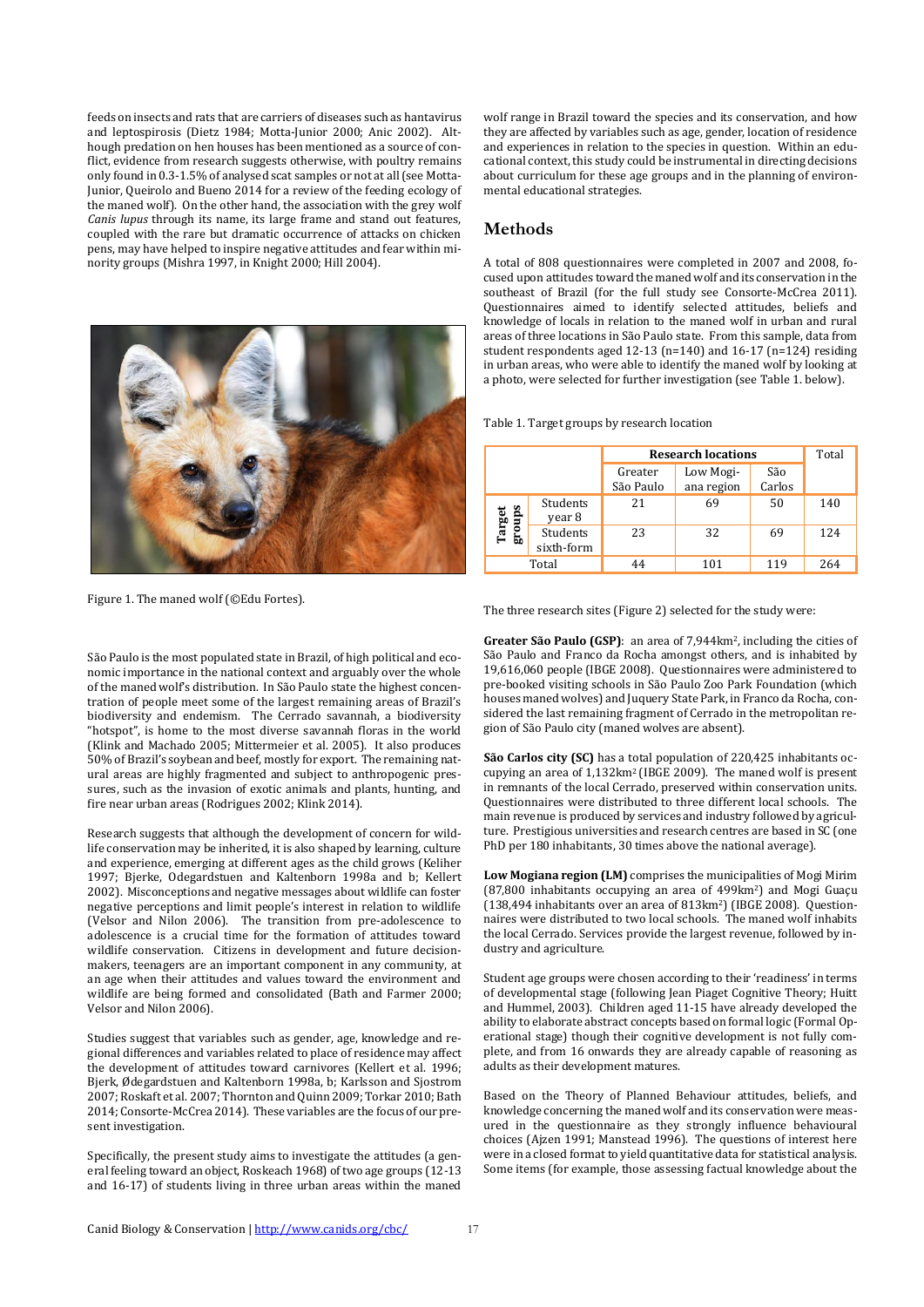maned wolf) were in a binary-choice or multiple-response format. Responses to these items were coded as 0 (incorrect) or 1 (correct). Other items used a semantic differential scale, where participants were invited to rate characteristics of the maned wolf on a seven-point scale between two semantic extremes (e.g. dangerous – harmless). These responses were coded by the position of the scale point selected by respondents (i.e. as 1-7). Due to sample sizes, we grouped experiences into first and second hand (i.e. in the absence of actual physical contact), but direct experiences observing the maned wolf in nature have also been examined.



Figure 2. Map of São Paulo state showing the three key research areas (red squares), and further research areas covered by extended study (yellow spots) (Consorte-McCrea 2011).

#### *Data analysis*

Knowledge about the maned wolf was coded in a single variable. Participants gained one point on this variable for each correct factual answer about the maned wolf, and lost one point for each incorrect answer. The result was a normally distributed variable on a scale ranging from -5 to +5. The attitude items were subjected to a principal components analysis (PCA), for the purposes of exploration and data reduction. Based on the point of inflection in the scree plot, four components were extracted. These were then rotated orthogonally (with the Varimax method) for ease of interpretation. Component scores for each participant were calculated according to the regression method.

Attitudes of the 12-13 and 16-17 age groups were compared across gender and research locations to explore the influence of variables such as the size of the city and the presence of the maned wolf on attitudes toward the species. To compare outcome variables by age groups, location, and gender, univariate analyses of variance (ANOVA) were performed. Where necessary, pairwise comparisons were adjusted using the conservative Bonferroni procedure. Multiple t-tests were used to explore the effect of socio-demographic variables (residence, gender) amongst interest groups across components, knowledge, exposure to, and intentions to help the maned wolf.

### **Results**

#### *Attitudinal components*

PCA component I collated positive beliefs related to sympathy and feelings that the maned wolf is unthreatening; Component II corresponded to a charismatic, even heroic, image of the maned wolf; Component III to positive attitudes toward the conservation of the maned wolf; and component IV to negative beliefs, fear and potential conflict with the species (Table 2).

Table 2. Rotated Component Matrix of beliefs and attitudes toward the maned wolf. Only the highest component loadings are listed.

| Component 1                                             |      |  |  |  |
|---------------------------------------------------------|------|--|--|--|
| Ferocious or Tame                                       |      |  |  |  |
| Dangerous or Harmless                                   |      |  |  |  |
| Aggressive or Defensive                                 | .795 |  |  |  |
| Good or Bad                                             | .608 |  |  |  |
| The maned wolf does not harm anyone                     | .574 |  |  |  |
| <b>Component 2</b>                                      |      |  |  |  |
| Strong or Weak                                          | .726 |  |  |  |
| <b>Brave or Cowardly</b>                                | .673 |  |  |  |
| Valuable or Worthless                                   | .643 |  |  |  |
| <b>Big or Small</b>                                     | .633 |  |  |  |
| Powerful or Powerless                                   | .623 |  |  |  |
| Beautiful or Ugly                                       | .538 |  |  |  |
| <b>Component 3</b>                                      |      |  |  |  |
| The maned wolf needs to be protected                    | .739 |  |  |  |
| Preserving the maned wolf helps to preserve the ecology |      |  |  |  |
| The best place for the maned wolf is nature             |      |  |  |  |
| The maned wolf helps my country's tourism and culture   |      |  |  |  |
| Component 4                                             |      |  |  |  |
| The maned wolf scares and attacks people                | .714 |  |  |  |
| The maned wolf is useless                               |      |  |  |  |
| I don't care about the maned wolf                       | .521 |  |  |  |
| The maned wolf attacks chicken pens and livestock       | .467 |  |  |  |

The between-groups ANOVA indicated significant effects of some of the predictor variables upon Component I scores (Table 3) suggesting that respondents in São Carlos found the maned wolf significantly more unthreatening and likable than Lower Mogiana residents (*p* < 0.001). The interaction between age group and location was also significant, indicating the positive beliefs about the maned wolf decline as children grow older in São Carlos (*t*(74) = 5.11, *p* < 0.001) and Lower Mogiana (*t*(85) = 2.57, *p* = 0.012), while for Greater São Paulo residents the trend appears to be reversed  $(t(21) = -2.16, p = 0.042)$ , although this difference is not significant after application of the Bonferroni adjustment (Figure 3).

Table 3. Univariate tests for Component I

| Dependent varia-<br>ble       | df     | F     | p       |
|-------------------------------|--------|-------|---------|
| Research location             | 2, 174 | 8.298 | < 0.001 |
| Target groups by<br>locations | 2.174  | 6.977 | .001    |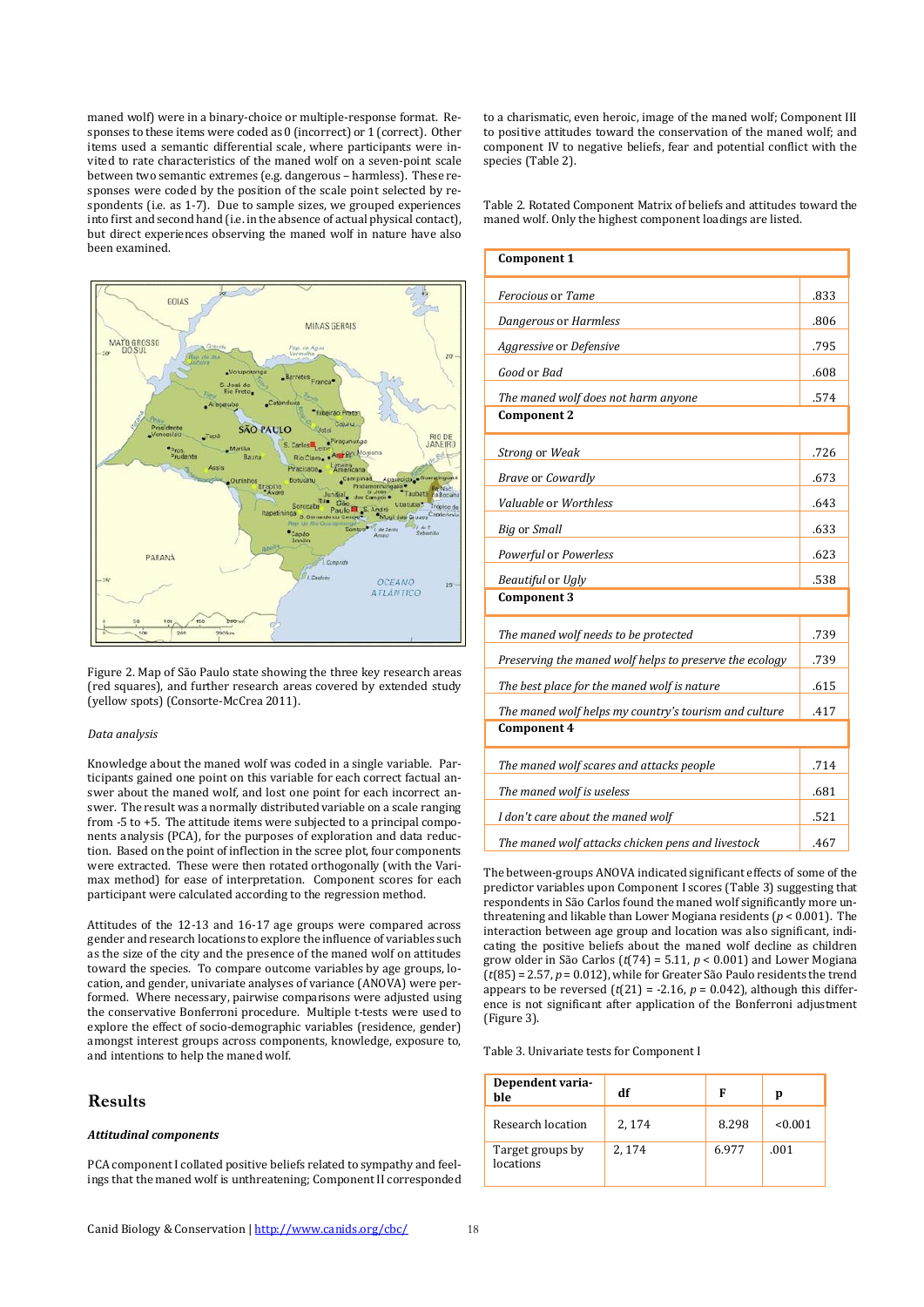



Component II scores revealed a significant main effect of age group, and significant interactions between location and age group, and between location and gender (Table 4). Younger teens were positively impressed by the maned wolf's image. Such beliefs, as in Component I, seem to decline with age. Further investigation of the interaction between age group and location (Figure 4) showed that this trend is significant in São Carlos (*t*(74) = 4.15, *p* < 0.001) and Greater São Paulo  $(t(21) = 2.49, p = 0.021)$ , but not in Low Mogiana  $(t(85) = 0.71, p = 0.021)$ 0.478).

The interaction between location and gender suggests that boys found the maned wolf significantly less charismatic than girls only in São Carlos  $(t(74) = -2.77, p < 0.01)$ , while no gender differences were significant in the other locations (*p* values > 0.6, see Figure 5).







Figure 5. Profile plot for Component II by research locations and gender.

Table 4. Univariate tests for Component II.

| <b>Dependent Variable</b> | df     | F      | p       |
|---------------------------|--------|--------|---------|
| Target groups             | 1, 174 | 13.760 | < 0.001 |
| Target groups by location | 2, 174 | 4.434  | 0.013   |
| Location by gender        | 2, 174 | 3.484  | 0.033   |

Attitudes toward maned wolf conservation (Component III) did not seem to be associated to age group, location or gender (all *p* values were 0.25 or greater). There were strong associations between Component IV and age groups  $(F(1, 174) = 7.74, p < 0.01)$ , showing that the younger participants scored higher on negative beliefs about the maned wolf.

#### *Knowledge about the maned wolf*

The Knowledge score corresponded to correct answers to questions about the maned wolf's feeding habits, declining number trend, and social organization. There was a strong association between Knowledge and research locations (*F*(2, 251) = 30.29, *p* < 0.001). Girls and boys of both age groups knew more about the maned wolf in São Carlos, followed by Greater São Paulo, with residents of Low Mogiana displaying significantly lower levels of knowledge (all *p* values < 0.015). The main effects of age group  $(F(1, 251) = 0.23, p = .63)$  and gender  $(F(1, 251) =$ 0.06,  $p = 0.80$ ), as well as all interactions ( $p$  values  $> 0.25$ ), were not significant.

Analysis of correlations between Knowledge scores and Component I showed that the more respondents knew about the maned wolf the higher they believed the maned wolf to be unthreatening and likable (*r*  $=$  36,  $p \le 0.001$ . We also found that the more students knew about the maned wolf the more positive their attitude toward its conservation (*r* = .25, *p* =0.001). There was no correlation between Components II and IV and Knowledge (*p* values > 0.45).

#### *Previous experience and sources of information*

Respondents were asked about their exposure to the maned wolf, and if they had had a previous contact with the maned wolf in nature, in a zoo, museum or conservation unit or had a second-hand contact with the species via papers, books, magazines; school, environmental education, information from parents, family or friends, or the internet.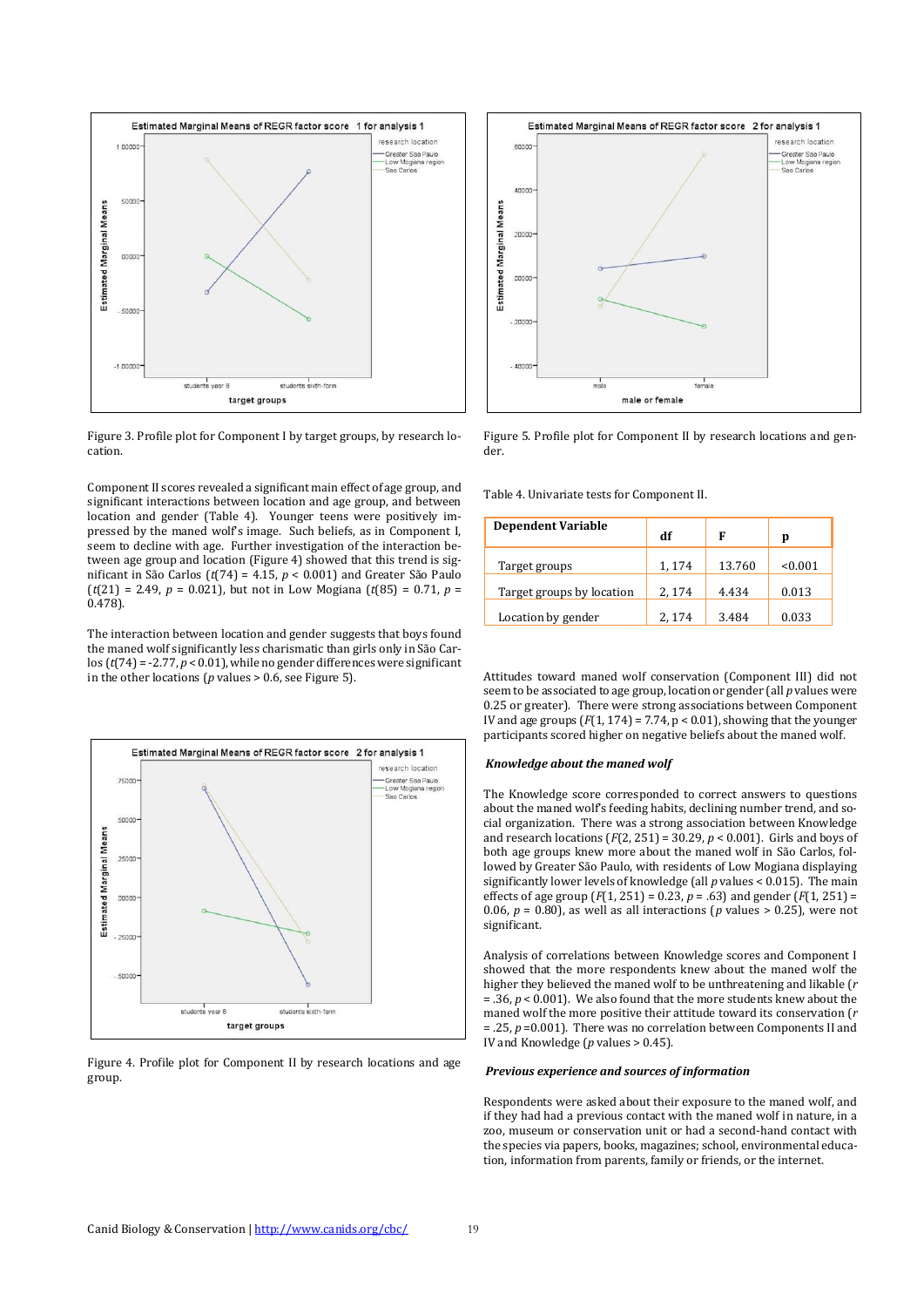Chi-squared test indicated a significant association between exposure and research locations. Residents of Lower Mogiana had seen the maned wolf live in nature more than teens in other locations (Figure 6,  $\chi^2(2) = 16.78$ ,  $p < 0.001$ ). Second hand exposure is similar in all locations, while first hand (live, zoos, museum, CU) depends on location  $(\gamma(2) = 7.43, p = 0.024)$ . Since Lower Mogiana residents reported more experience in seeing the maned wolf in nature, it is possible that the high first-hand experience with maned wolves amongst São Carlos residents refers to encounters with them at the local zoo. 92.4% of participants in São Carlos knew the local zoo, compared with 70.3% in Low Mogiana and 65.9% in Greater São Paulo.

Teens who had seen the maned wolf first hand in nature or in the zoo rather than second-hand through the media or others were more supportive of maned wolf conservation  $(t(184) = 2.73, p < 0.01)$ . This effect held when exposure to the maned wolf was differentiated between those who had seen the animal live in nature and those who had experienced it by any other means  $(t[184] = 2.17, p < .05)$ . All other effects relating exposure to attitude components were not significant. Participants with first-hand experience of the maned wolf (*M* = 1.54, *s* = 1.81) displayed greater knowledge of the animal than those with only second-hand experience (*M* = 0.98, *s* = 1.95), *t*(262) = 1.97, *p* = 0.05.



Figure 6. Exposure to nature/others, and exposure to first/second hand sources of information about the maned wolf, by location. *Intentions*

Univariate analysis of variance indicated strong associations between intentions to help the maned wolf and age groups  $(F(1, 249) = 19.82, p$ < 0.001). Younger boys and girls (*M*= 2.37, *s* = 0.84) demonstrated more intention to help maned wolf conservation than the older group (*M* = 1.74, *s* = 0.87). The other main effects were not significant (*p* values > 0.46). A significant Interaction between age groups and locations (see Figure 7;*F*(2, 249) =3.59, *p* = 0.029) was investigated further. Intentions to help the maned wolf were significantly higher among younger participants in both Low Mogiana (*t*(99) = 4.96, *p* < 0.001) and São Carlos (*t*(115) = 3.31, *p* = 0.001), but not in Greater São Paulo (*t*(41) = 0.48,  $p = 0.635$ .



Figure 7. Intentions to help the maned wolf by research locations and age groups.

A multiple regression analysis was conducted to determine whether personal intentions to help the maned wolf could be predicted from the attitude components, knowledge, and first- or second-hand exposure. The model explained a significant amount of variance in intentions (*R* = .50, *R*<sup>2</sup> = .25, *F*(6, 179) = 9.96, *p* < 0.001). Significant predictors (all coefficients standardised) were Component I, characterised by sympathy ( $\beta$  = 0.26,  $p$  < 0.001), Component II, characterised by a charismatic and heroic image ( $\beta$  = 0.31,  $p$  < 0.001), Component III, the positive conservation attitude ( $\beta$  = 0.27,  $p$  < 0.001), lower knowledge of the maned wolf  $(\beta = -0.19, p = 0.01)$ , and first-hand exposure  $(\beta = -0.22, p = 0.001)$ . Attitude component IV, comprising negative beliefs, was not a significant predictor ( $\beta$  = 0.03,  $p$  = 0.64). It should be noted that the bivariate correlation between knowledge of the maned wolf and personal intentions to help was not significant  $(r = -0.03, p = 0.68)$ .

# **Discussion**

#### *Attitudes and variables*

Our results suggest that overall attitudes were positive toward the maned wolf. Nevertheless, some variables had a negative influence on attitudes. The results from our research shed some light onto when attitudes toward the maned wolf are formed, and about the influence of variables in their development, and form a baseline for future investigations.

#### *Age*

Attitudes toward the maned wolf were highly influenced by developmental changes taking place between the ages of 12 and 17. Younger teens (12-13) were more positive toward the maned wolf and displayed more intention to help the species, though they also believed the maned wolf was more of a threat to people and livestock. This can be expected from this age group, possibly as an innate response to predators (Heerwagen and Orians 2002; Kellert 2002).

As in other studies about attitudes toward wild carnivores, there was a decline in positive attitudes toward the maned wolf with age in areas where the maned wolf is present. This may be the result of an overall decline in interest for interactions with nature, in favour of social interactions, but may also reflect negative values associated with the maned wolf in the vicinity of rural areas where the species occur (Bierke, Odegardstuen, and Kaltenborn 1998b; Kaplan and Kaplan 2002; Clayton and Myers 2009). Where the maned wolf is not present however, older teenagers were more sympathetic and less fearful of the maned wolf, in a similar way that European teens relate to the image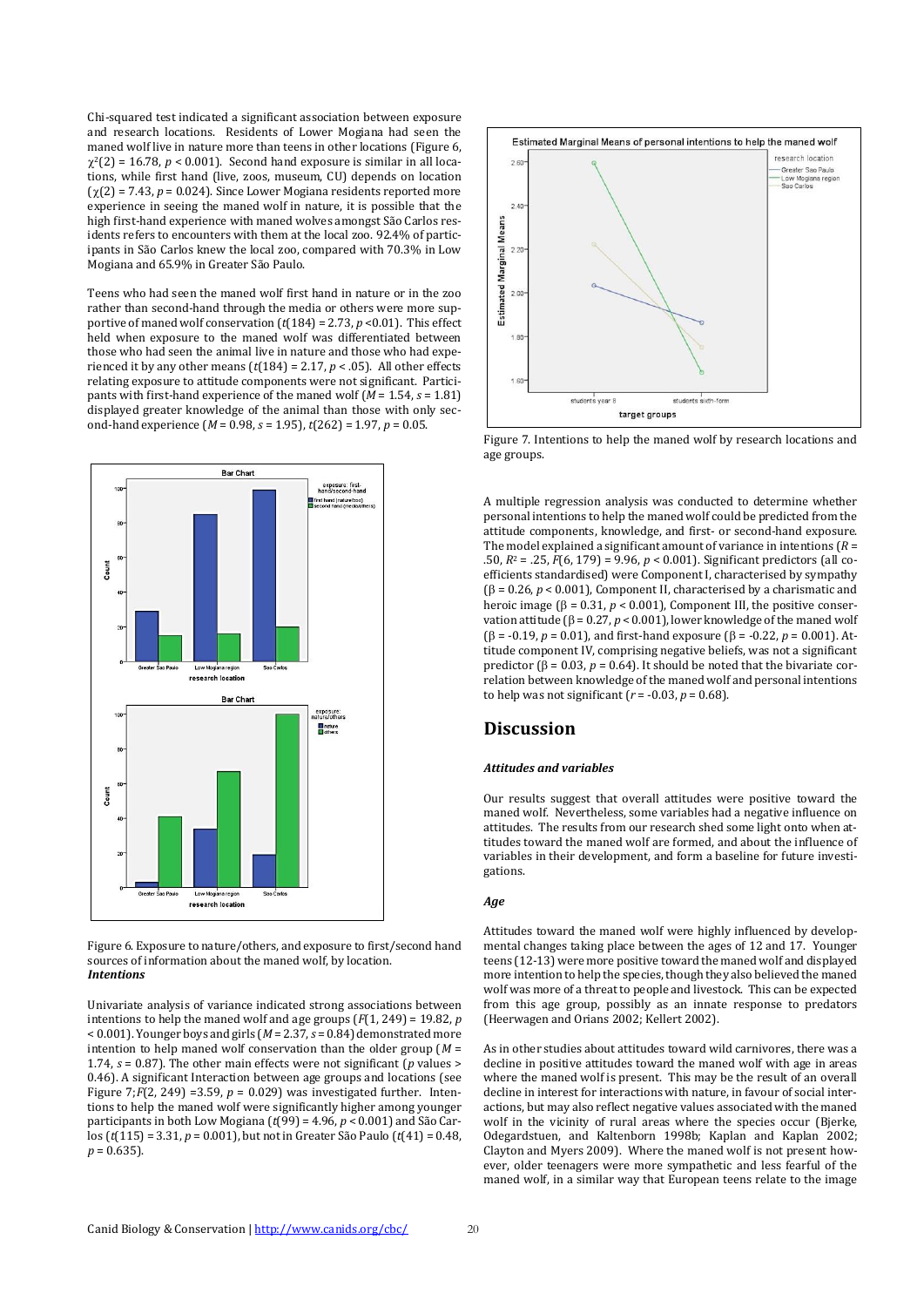and symbolism attached to the wolf *Canis lupus* (Bjerk, Ødegardstuen and Kaltenborn 1998a). This older group, less familiar with the maned wolf *per se*, may identify with the wild appeal that resonates with the changes they are going through as they approach adulthood (Thomashow 2002). Such identification should be useful informing conservation strategies.

Sustaining any level of interest toward maned wolf conservation amongst older teens may depend on combining conservation-related activities with a chance for them to interact with peers, within a stimulating context (Kaplan and Kaplan 2002; Velsor and Nilon 2006). It is precisely between the ages of 13 and 17 that the maturation of abstract thinking and ethical concerns facilitates an appreciation of the wider world and its ecosystems, and of the interconnectedness and interdependence between people and wildlife. Feelings of moral and environmental stewardship can be fostered at this point in time, while an inclination to explore and test their limits provides opportunities for engagement. Such opportunities can be maximized by environmental education and awareness campaigns within zoos and conservation units, where the animals are present.

#### *Gender*

There were no pronounced differences between girls' and boys' attitudes toward the maned wolf, knowledge or intention to help the species, suggesting that the relationship between gender and attitudes toward the maned wolf differ from the results of other studies of large carnivores (Bath and Farmer 2000; Roskaft, Handel, Bjerke and Kaltenborn 2007; Bath, Olszanska and Okarma 2008; Prokkop and Tunnicliffe 2008; Thornton and Quinn 2009).

#### *Location, experience and knowledge*

Location of residence accounted for most variability in attitudes toward the maned wolf amongst respondents. Our findings suggest that attitudes are affected by proximity to maned wolves' ranges as a result of livelihoods and related influences posed by family, friends and peers (Bjerk, Ødegardstuen and Kaltenborn 1998a; Roskaft et al. 2007; Skogen and Thrane 2008).

Positive attitudes in São Carlos may be associated with familiarity with wildlife combined with a stronger urban cultural heritage and economy (Bath and Farmer 2000; Bath, Olszanska and Okarma 2008; Siemer et al. 2009). São Carlos enjoys proximity to natural areas but has an economy where competition with wildlife has been replaced by services and industries and a thriving academic life, more so than LM. On the other hand, Low Mogiana respondents displayed, overall, less positive attitudes toward and knowledge about the maned wolf, although they were the most exposed to the maned wolf in nature. However, their familiarity with the maned wolf still translated into intentions to help the species, and positive attitudes amongst the younger teens. As suggested by Thornton and Quinn (2009), the proximity to experiences of conflict and depredation may bring increasing awareness of the need to protect the maned wolf, particularly amongst younger residents, as is the case in Low Mogiana. The negative attitudes amongst younger children here may relate to misconceptions about the feeding ecology of the maned wolf and alleged threat to henhouses, possibly passed down from parents with a rural background. Notwithstanding, the attitudes of the younger children here, where maned wolves are present, were less negative than the attitudes of children residing in GSP, were maned wolves are not found. These findings are in accordance with other research (Bath and Farmer 2000; Bath, Olszanska and Okarma 2008).

Residents of the most urban area (Greater São Paulo) displayed less intention to help the maned wolf and less positive attitudes toward the species, as suggested by other studies (Kellert 1984; Thornton and Quinn 2009), though general attitudes toward the maned wolf improved with age. Older teenagers were more sympathetic and less fearful of the maned wolf although they knew less about them. Therefore the sympathy toward the species amongst older GSP teens is not likely to be based on knowledge or protectionism. It may, however relate to an identification with heroic-related attributes of the maned wolf, and other wolf-related attributes which have been associated with agelinked changes (values, affective).

Although not rural residents themselves, teens in the Low Mogiana may be highly influenced by the local rural economy and family connections, which may affect their attitudes toward the maned wolf. This cultural heritage may also prejudice their trust on information from institutional sources, in favour of local informal sources, which deserves consideration when planning interventions (Skogen and Thrane 2008).

Knowledge about the maned wolf was directly associated with positive attitudes toward the species and its conservation, highlighting the importance of the cognitive element of attitude formation and justifying the need for investment in devising and disseminating accurate information as a means to raise support for the conservation of the maned wolf and possibly other endangered carnivores (Kellert et al. 1996; Roskaft et al. 2007). By contrast, knowledge was not associated with personal intentions to help, and even became a negative predictor of intentions to help when attitudes were also taken into account. This suggests that personal attitudes may be more influential than factual knowledge with respect to personal willingness to help.

On the other hand, findings also suggest that seeing the maned wolf in nature or in a zoo may facilitate learning about the species. Zoos (and conservation units) may wish to explore this potential to combine the development of both cognitive and affective messages through information and the use of positive interactions with the maned wolf (Tunnicliffe, Lucas and Osborne 1997; Myers and Saunders 2002; Clayton and Myers 2009; Clayton et al. 2013; Moss, Jensen and Gusset 2014; Consorte-McCrea at al. 2017). Furthermore, zoos can influence children's experiences from an early age when attitudes toward wildlife are being formed, and help to develop active environmental concerns for life (Keliher 1997; Biaggio et al. 1999). While the conservation of wild habitats benefits both the maned wolf and the local people, the development of connections between the maned wolf and people in zoos can also be important to promote concern for the species and the natural environment as a whole.

Nevertheless our finding that teenagers attitudes were affected by seeing the maned wolf live in nature support suggestions that the expectation as well as the experience of encounters may relate to an awareness of conservation issues, interest in wild animals, reduction of fear, and beliefs that their presence enhances the quality of life (Bath and Farmer 2000; Bath 2014; Roskaft, Handel, Bjerke and Kaltenborn 2007; Bath, Olszanska and Okarma 2008; Thornton and Quinn 2009; Torkar et al. 2010). The emergence of positive attitudes may result from the fact that the experience provides an opportunity to combine affective and cognitive elements, when the excitement of seeing the maned wolf is supported by accompanying adults who reinforce positive attitudes and followed up by finding out more about the species (Millar and Millar 1996; Clayton and Myers 2009; Clayton, Luebke, Saunders, Matiasek and Grajal 2013).

### **Conclusions**

The development of values regarding wildlife conservation, parallel to children's emotional and intellectual development, is particularly sensitive during middle childhood and early adolescence when it can benefit greatly from stimulation provided by nature and wildlife, from a mixture of direct, indirect and symbolic experiences. Understanding how this development may affect attitudes is relevant to the planning of effective conservation strategies for wildlife.

It is possible that in the most rural areas within the maned wolf range, teens between the ages of 13 and 16, as they prepare to take on their adult role in society, become more aware of negative attitudes toward this canid amongst their family and peers, identify themselves more with them, or begin to associate the maned wolf more with financial loss and danger for themselves and their family. Many negative attitudes, though, may relate to misconceptions about the feeding ecology of the maned wolf and alleged threat to henhouses and require investments in activities aiming to promote knowledge and mitigation. However, historical antipathies and mistrust of governmental institutions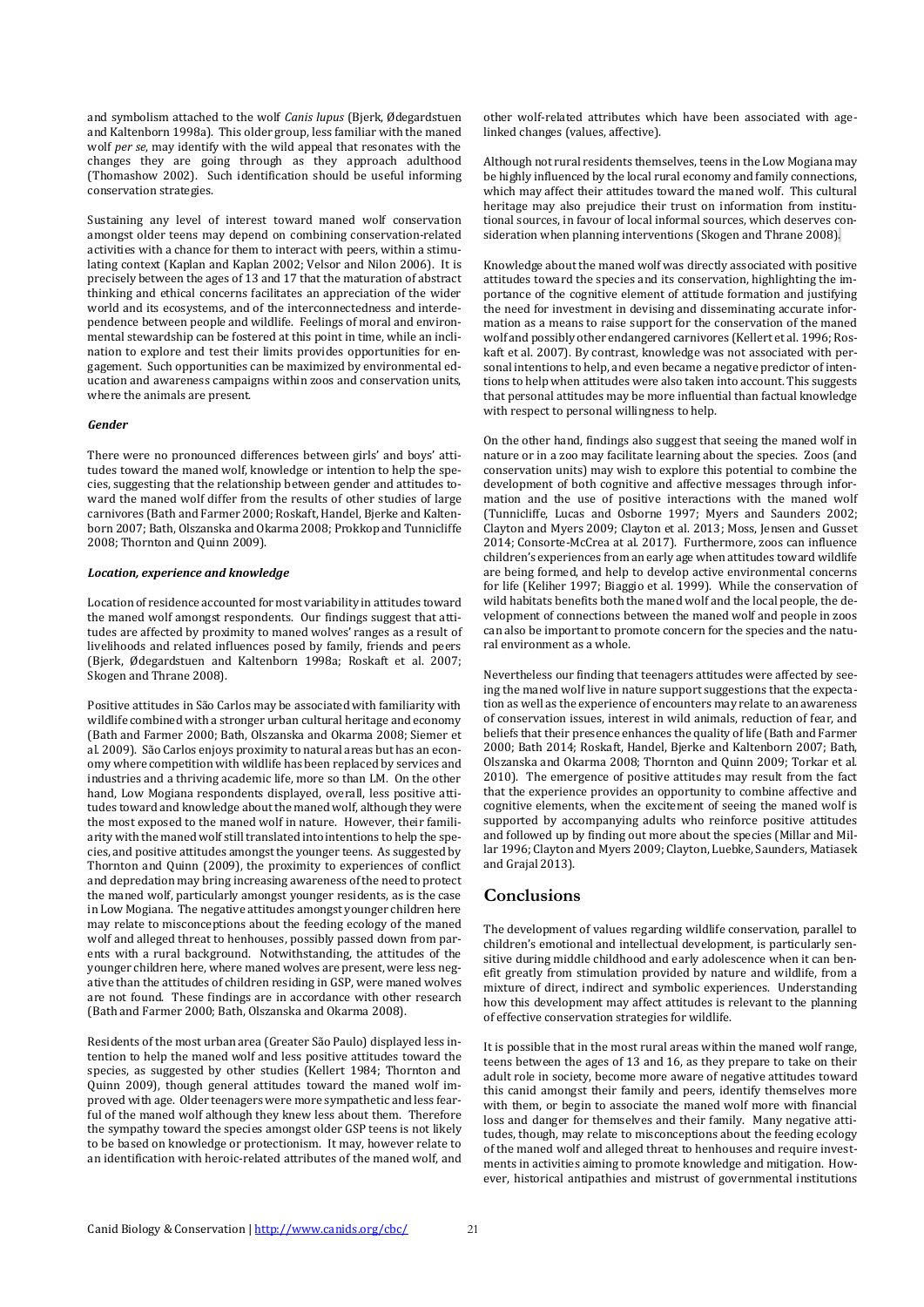may predispose local people against institutional sources of information. It becomes even more important to involve local conservationists and sympathetic leads in conservation strategies, who may inspire trust and be adopted as role models by the teens.

Consistent exposure to positive experiences in nature from an early age should help to shape values and affect the persistence of positive attitudes toward wildlife throughout life. In urban centres, positive personal experiences with maned wolves in captivity and in the wild can be managed to promote and strengthen positive values, to benefit their conservation and that of their habitat. Near rural areas, even if children are influenced by negative attitudes toward maned wolf eventual predation events, children's innate affinity with biodiversity and care for animal species before the age of 13 can be reinforced by the social environment, positive experiences and by quality information (Bjerke, Odegardstuen and Kaltenborn 1998a and b; Kellert 2002). Early investment seems crucial to help promote long term support for the conservation of the maned wolf and its environment.

It is important to consider that positive attitudes may decline as maned wolf populations recover and experiences of conflict and predation move closer to their place of residence. Thus, efforts toward recovery should be accompanied by monitoring human attitudes so that potential problems may be identified and addressed.

The charismatic maned wolf has a role to fulfil in raising awareness for the conservation of the Cerrado habitat on which its survival depends. The present research suggests that the maned wolf generates curiosity and intention to help conserve it among teenagers, the future decision makers. The maned wolf offers an entry point to discuss ecological interactions in the Cerrado habitat, and values related to the conservation of its biodiversity that should be explored for the benefit of generations to come.

### **Acknowledgements**

Many thanks to Mike Nicholls and Rona Hodgens, and to Catherine Hill, David Ponsonby and Peter Vujakovic for their valued input and feedback; our gratitude to the Forestry Institute of São Paulo, São Paulo Zoo, Juquery State Park, UFSCar, and all schools, staff and students who contributed to the research. Many thanks to Alan Bainbridge and Ana Fernandez, who contributed with their insightful revisions of the manuscript.

## **References**

Ajzen, I. 1991. The theory of planned behavior. *Organizational Behaviour and Human Decision Processes* 50: 179-211.

Anic, C.C. 2002. *Conhecimentos e crenças de algumas populacões rurais no sudeste do Brasil frente ao lobo-guará Chrysocyon brachyurus, Illiger, 1815 (Mammalia; Canidae)*. MSc. University of São Paulo, Brazil.

Bath, A. 2014. Introduction to the human dimension: a valuable research tool to achieve wildlife conservation objectives and maned wolf conservation. Pp. 265-282 in A.G. Consorte-McCrea and E.F. Santos (eds.)., *Ecology and Conservation of the Maned Wolf: Multidisciplinary Perspectives*. CRC Press, London, UK.

Bath, A. and Farmer, L. 2000. *Europe's carnivores: a survey of children's attitudes toward wolves, bears and otters.* WWFund-UK, Godalming, UK.

Bath, A., Olszanska, A. and Okarma, H. 2008. From a human dimensions perspective, the unknown large carnivore: public attitudes toward Eurasian lynx in Poland. *Human Dimensions of Wildlife* 13: 31-46.

Biaggio, A.M., Vargas, G.A., Monteiro, J.K., de Souza, L.K. and Tesche, S.L. 1999. Promoção de atitudes ambientais favoráveis através de debates de dilemas ecológicos. *Estudos de Psicologia* 4: 221-238.

Bjerk, T., Ødegardstuen, T.S. and Kaltenborn, B.P. 1998a. Attitudes toward animals among Norwegian children and adolescents: species preferences. *Anthrozoös* 4: 227-235.

Bjerke, T., Odegardstuen, T.S. and Kaltenborn, B.P. 1998b. Attitudes toward animals among Norwegian adolescents. *Anthrozoös* 2: 79-86.

Clayton, S. and Myers, G. 2009. *Conservation Psychology: Understanding and Promoting Human Care for Nature*. Wiley-Blackwell, Chichester, UK.

Clayton, S., Luebke, J., Saunders, C., Matiasek, J. and Grajal, A. 2013. Connecting to nature at the zoo: implications for responding to climate change. *Environmental Education Research* 20: 460-475.

Consorte-McCrea, A.G. 2011. *Conservation of the maned wolf (Chrysocyon brachyurus): carnivore and people relationships in the southeast of Brazil*. PhD. University of Kent/Canterbury Christ Church University, UK.

Consorte-McCrea, A.G. 2014. Relationships between the maned wolf and people. Pp. 35-52 in A.G. Consorte-McCrea and E.F. Santos (eds.)., *Ecology and Conservation of the Maned Wolf: Multidisciplinary Perspectives*. CRC Press, London, UK.

Consorte-McCrea, A.G. and Santos, E.F. (eds.) 2014. *Ecology and Conservation of the Maned Wolf: Multidisciplinary Perspectives*. CRC Press, London, UK.

Consorte-McCrea, A., Bainbridge, A., Fernandez, A., Nigbur, D., McDonnell, S., Morin, A. and Grente, O., 2017. Understanding attitudes toward native wildlife and biodiversity in the UK: the role of zoos. In *Sustainable Development Research at Universities in the United Kingdom* (pp. 295-311). Springer International Publishing.

Dietz, J.M. 1984. Ecology and social organization of the maned wolf (*Chrysocyon brachyurus*). *Smithsonian Contributions to Zoology* 392: 1- 51.

Driscoll, J.W. (1995). Attitudes toward animals: species ratings. *Society and Animals* 3: 139-150.

Emmons, L.H. 2014. Environmental influences on maned wolf ecology in Bolivia. Pp. 221-234 in A.G. Consorte-McCrea and E.F. Santos (eds.). *Ecology and Conservation of the Maned Wolf: Multidisciplinary Perspectives*. CRC Press, London, UK.

Heerwagen, J.H. and Orians, G.H. 2002. The ecological world of children. Pp. 29-64 in P.H. Kahn and S.R. Kellert (eds.), *Children and Nature: Psychological, Sociocultural and Evolutionary Investigations*. The MIT Press, London, UK.

Hill, C. 2004. Farmers' perspectives of conflict at the wildlifeagriculture boundary: some lessons learned from African subsistence farmers. *Human Dimensions of Wildlife* 9: 279-286.

Huitt, W. and Hummel, J. 2003. *Piaget's theory of cognitive development.* [online] Educational Psychology Interactive. Available at: [www.edpsycinteractive.org/topics/cognition/piaget.html](http://www.edpsycinteractive.org/topics/cognition/piaget.html) [Accessed 25 April 2017].

IBGE 2008. Produção da Extração Vegetal e da Silvicultura, 2006; Senso Agropecuário, 2006; PIB, 2005. Available at: [http://www.ibge.](http://www.ibge.gov.br/cidadesat/topwindow.htm?1) [gov.br/cidadesat/topwindow.htm?1](http://www.ibge.gov.br/cidadesat/topwindow.htm?1) [Accessed 19 October 2016].

IBGE 2009. Instituto Brasileiro de Geografia e Estatística. Available at: [www.ibge.gov.br/](http://www.ibge.gov.br/) [Accessed 19 October 2016].

Kahn, P.H. and Kellert, S.R. 2002. *Children and Nature: Psychological, Sociocultural and Evolutionary Investigations*. The MIT Press, London, **IIK** 

Kaplan, R. and Kaplan, S. 2002. Adolescents and the natural environment: a time out? Pp. 227-258 in P. Kahn and S.R. Kellert (eds.),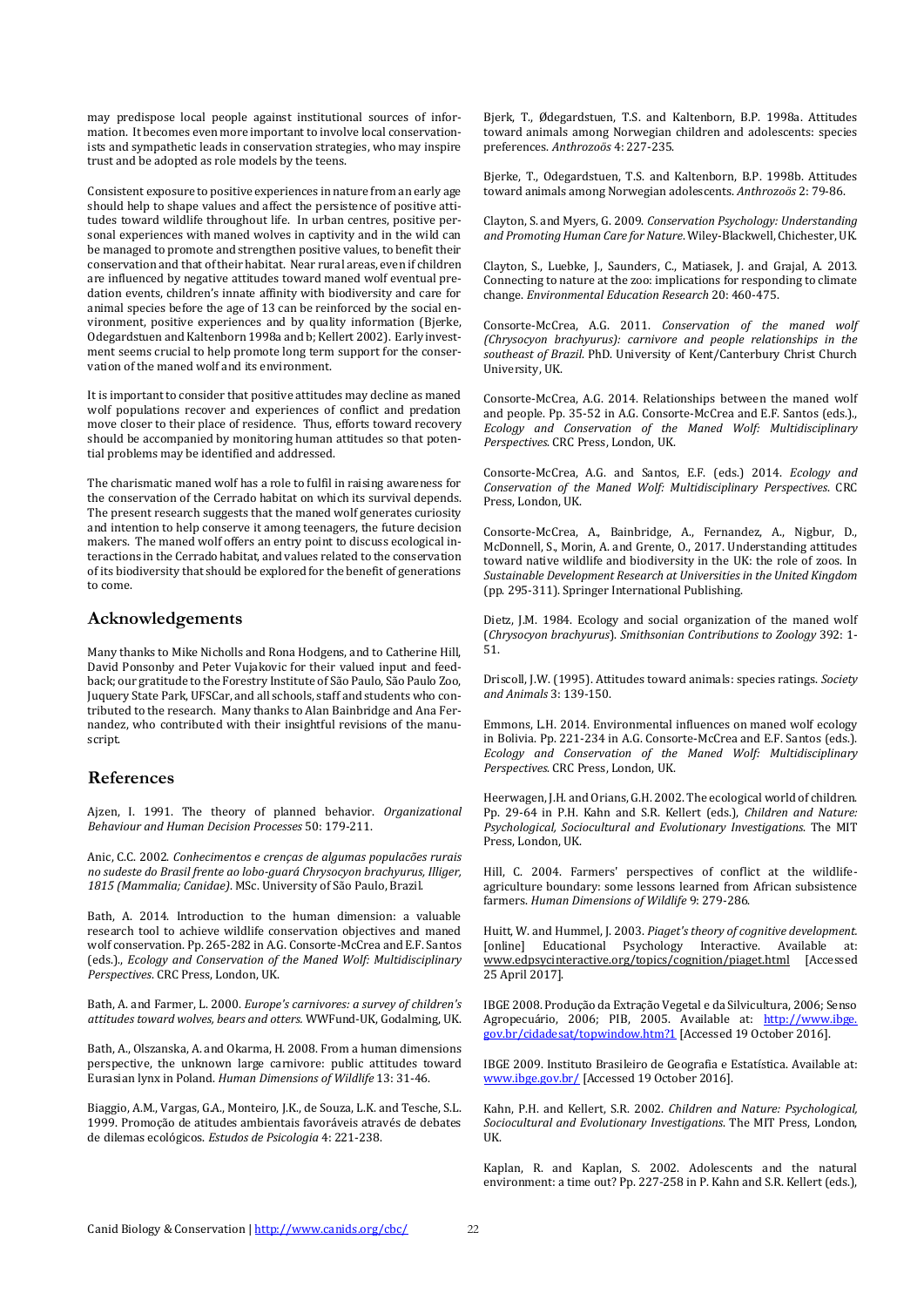*Children and Nature: Psychological, Sociocultural and Evolutionary Investigations*. The MIT Press, London, UK.

Karlsson, J. and Sjostrom, M. 2007. Human attitudes toward wolves, a matter of distance. *Biological Conservation* 137: 610-616.

Keliher, V. 1997. Children's perceptions of nature. *International Research in Geographical and Environmental Education* 6: 240-243.

Kellert, S.R. 1984. Urban American perceptions of animals and the natural environment. *Urban Ecolog*y 8: 209-228.

Kellert, S.R. 2002. Experiencing nature: affective, cognitive, and evaluative development in children. Pp. 117-151 in P. Kahn and S.R. Kellert (eds.), *Children and Nature: Psychological, Sociocultural and Evolutionary Investigations*. The MIT Press, London, UK.

Kellert, S.R., Black, M., Rush, C.R. and Bath, A.J. 1996. Human culture and large carnivore conservation in North America. *Conservation Biology* 10: 977-990.

Klink, C.A. 2014. Policy intervention in the Cerrado savannas of Brazil: changes in the land use and effects on conservation. Pp. 293-308 in A.G. Consorte-McCrea and E.F. Santos (eds.). *Ecology and Conservation of the Maned Wolf: Multidisciplinary Perspectives*. CRC Press, London, UK.

Klink, C.A. and Machado, R.B. 2005. Conservation of the Brazilian Cerrado. *Conservation Biology* 19: 707-713.

Knight, J. 2000. *Natural Enemies: People-Wildlife Conflicts in Anthropological Perspective*. Routledge, London, UK.

Manstead, A.S.R., 1996. Attitudes and behaviour. Pp. 3-29 in G.R. Semin and K. Fiedler (eds.), *Applied Social Psychology*. Sage Publications, London, UK.

Millar, M.G. and Millar, K.U. 1996. The effects of direct and indirect experience on affective and cognitive responses and the attitudebehaviour relation. *Journal of Experimental Social Psychology* 32: 561- 579.

Mittermeier, R.A., da Fonseca, G.A.B., Rylands, A.B. and Brandon, K. 2005. A brief history of biodiversity conservation in Brazil. *Conservation Biology* 19: 601-607.

Moss, A., Jensen, E. and Gusset, M. 2015. Evaluating the contribution of zoos and aquariums to Aichi Biodiversity Target 1. *Conservation Biology* 29: 537-544.

Motta-Junior, J.C. 2000. Variação temporal e seleção de presas na dieta do lobo guará, *Chrysocyon brachyurus* (Mammalia: Canidae), na Estação Ecológica de Jataí, Luiz Antônio, SP. Pp. 331-346 in J.E. Santos and J.S.R. Pires (eds.), *Estudos integrados em ecossistemas, volume 1*. Rima Editora, São Carlos, Brazil.

Motta-Junior, J.C., Queirolo, D. and de Arruda Bueno, A. 2014. Feeding Ecology. Pp. 87-98 in A.G. Consorte-McCrea and E.F. Santos (eds.). *Ecology and Conservation of the Maned Wolf: Multidisciplinary Perspectives*. CRC Press, London, UK.

Muir, M.J. and Emmons, L.H. 2012. Conservation. In L.H. Emmons (ed.), *The Maned Wolves of Noel Kempff Mercado National Park*. *Smithsonian Contributions to Zoology* 639: 91-115.

Myers, O.E. and Saunders, C.D. 2002. Animals as links toward developing caring relationships with the natural world. Pp. 153-178 in P. Kahn and S.R. Kellert (eds.), *Children and Nature: Psychological, Sociocultural and Evolutionary Investigations*. The MIT Press, London, UK.

Paula, R.C. and Desbiez, A.L. 2014. Maned wolf population viability. Pp. 15-34 in A.G. Consorte-McCrea and E.F. Santos (eds.)., *Ecology and*  *Conservation of the Maned Wolf: Multidisciplinary Perspectives*. CRC Press, London, UK.

Paula, R.C., Medici, P. and Morato, R.G. 2008. *Plano de Ação para a Conservação do Lobo-Guará -Análise de Viabilidade Populacional e de Habitat*. Centro Nacional de Pesquisas para Conservação dos Predadores Naturais-CENAP/ICMBio, Brasília, Brazil: P. 158.

Prokop, P. and Tunnicliffe, S.D. 2008. "Disgusting" animals: Primary school children's attitudes and myths of bats and spiders. *Eurasia Journal of Mathematics, Science & Technology Education* 4: 87-97.

Puglia, L.R.R. 1978. O lobo guará em cativeiro. *Revista de Zoológico*. 1: 6.

Rodrigues, F.H.G. 2002. *Biologia e conservação do lobo-guará na Estação Ecológica de Águas Emendadas, DF*. PhD. University of Campinas Institute of Biology, Brazil.

Roskaft, E., Handel, B., Bjerke, T. and Kaltenborn, B.P. 2007. Human attitudes toward large carnivores in Norway. *Wildlife Biology* 13: 172- 185.

Rokeach, M. 1968: The nature of attitudes. Pp. 449-458 in D.L. Sills (ed.), *International Encyclopedia of the Social Sciences, Vol. 1*. Macmillan, New York, USA.

Sergio, F., Newton, I., Marchesi, L. and Pedrini, P. 2006. Ecologically justified charisma: preservation of top predators delivers biodiversity conservation. *Journal of Applied Ecology* 43: 1049-1055.

Siemer, W.F., Hart, P.S., Decker, D.J. and Shanahan, J.E. 2009. Factors that influence concern about human–black bear interactions in residential settings. *Human Dimensions of Wildlife* 14: 185-197.

Sillero-Zubiri, C. 2014. The Canidae family: setting the scene for maned wolf conservation. Pp. 3-14 in A.G. Consorte-McCrea and E.F. Santos (eds.)., *Ecology and Conservation of the Maned Wolf: Multidisciplinary Perspectives*. CRC Press, London, UK.

Silva, C.B.X. 2000. Projeto lobo guará – uma contribuição à conservação dos Campos Gerais no Paraná, Brasil. Pp. 43-49 in *Protocolo de manejo do lobo guará mantidos em cativeiro*. Sociedade de Zoológicos do Brasil, Sorocaba, Brazil.

Silva, C.B.X. and Nicola, P.A. 1999. Observações sobre o lobo guará no Parque Estadual de Vila Velha, Ponta Grossa, Paraná, Brasil. Congresso Brasileiro de Conservação e Manejo da Biodiversidade: P .23. Ribeirão Preto, Brazil.

Skogen, K. and Thrane, C. 2008. Wolves in context: using survey data to situate attitudes within a wider cultural framework. *Society and Natural Resources* 21: 17-33.

Soler G.L., Carenton J.M., Birochio D., Salvatori V., Orozco M.M., Rosso M.S., Carpinetto M., Heinonen Fortabat, S., Steiman, L., Díaz, M.L., Pino, M.C., Chávez Calvimontes, V., Kina, A.M., Torres Jiménez, G., Prates, P. and Solís, G. 2005. Problems and recommendations for the conservation of maned wolf in Argentina. Results from the First Workshop of *Chrysocyon brachyurus* in Argentina and surrounding countries: Conservation *in situ* and *ex situ*. *Endangered Species UPDATE*,  $22 \cdot 1 - 9$ 

Thornton, C. and Quinn, M. 2009. Coexisting with cougars: public perceptions, attitudes, and awareness of cougars on the urban-rural fringe of Calgary, Alberta, Canada. *Human-Wildlife Conflicts* 3: 282-295.

Thomashow, C. 2002. Adolescents and ecological identity: attending to wild nature. Pp. 259-278 in P. Kahn and S.R. Kellert (eds.), *Children and Nature: Psychological, Sociocultural and Evolutionary Investigations*. The MIT Press, London, UK.